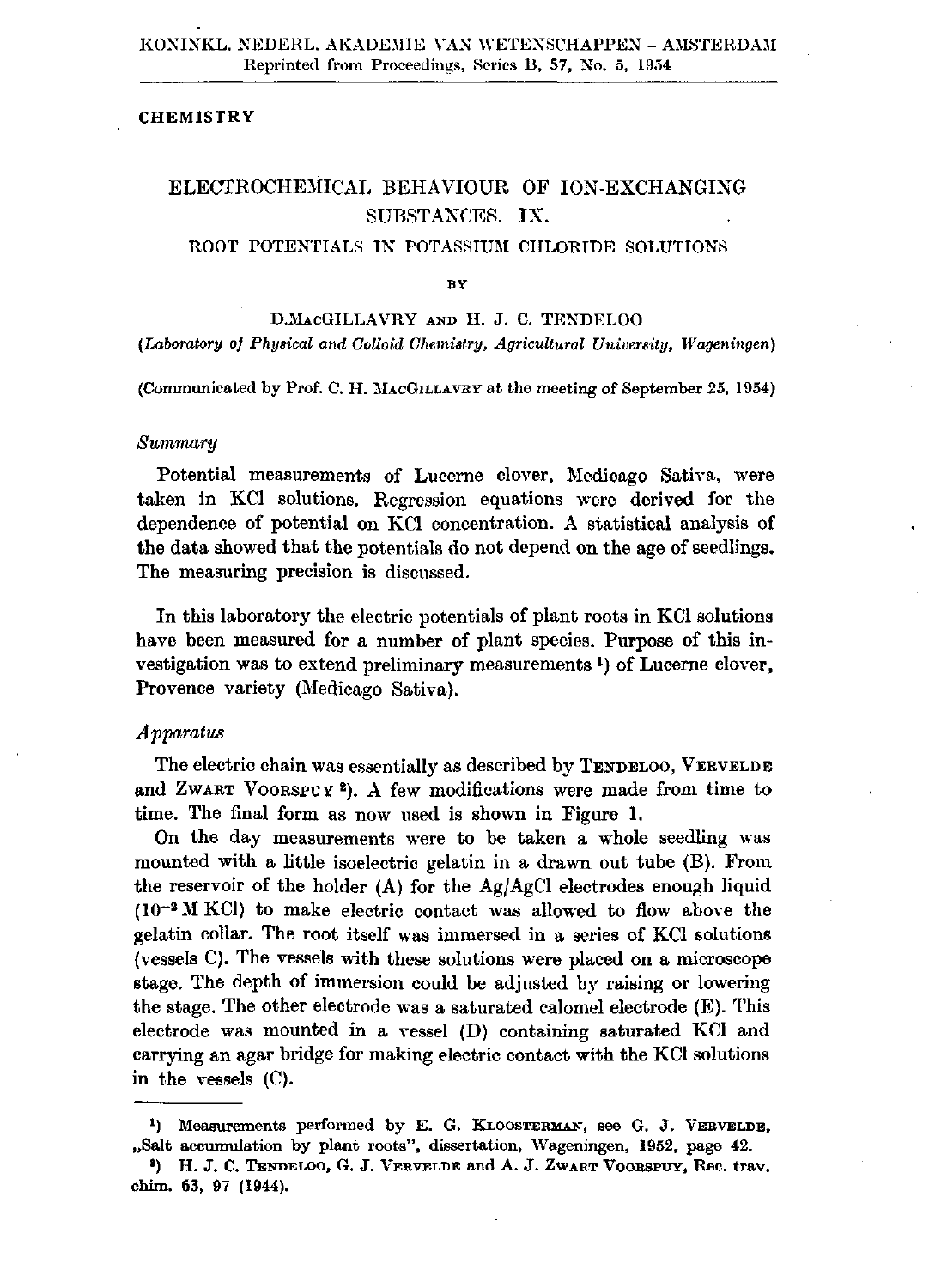

Fig. 1. Electrolytic Chain. A. Electrode holder with two Ag/AgCl electrodes (one electrode is shown). B. Tube with seedling held in place with a gelatin collar. C. Vessel containing x-molar KCl. D. Vessel containing saturated KCl solution and carrying an agar bridge. E. Saturated calomel electrode

All units were so constructed and arranged that the chain potential could be measured while keeping all stopcocks open. The electric measurements were made with a Cambridge pH-electrometer.

## *Experimental results. Statistical analysis of data*

A first series of potential measurements was taken with 14 roots. The seeds were germinated on gauze discs. After a few days the seedlings,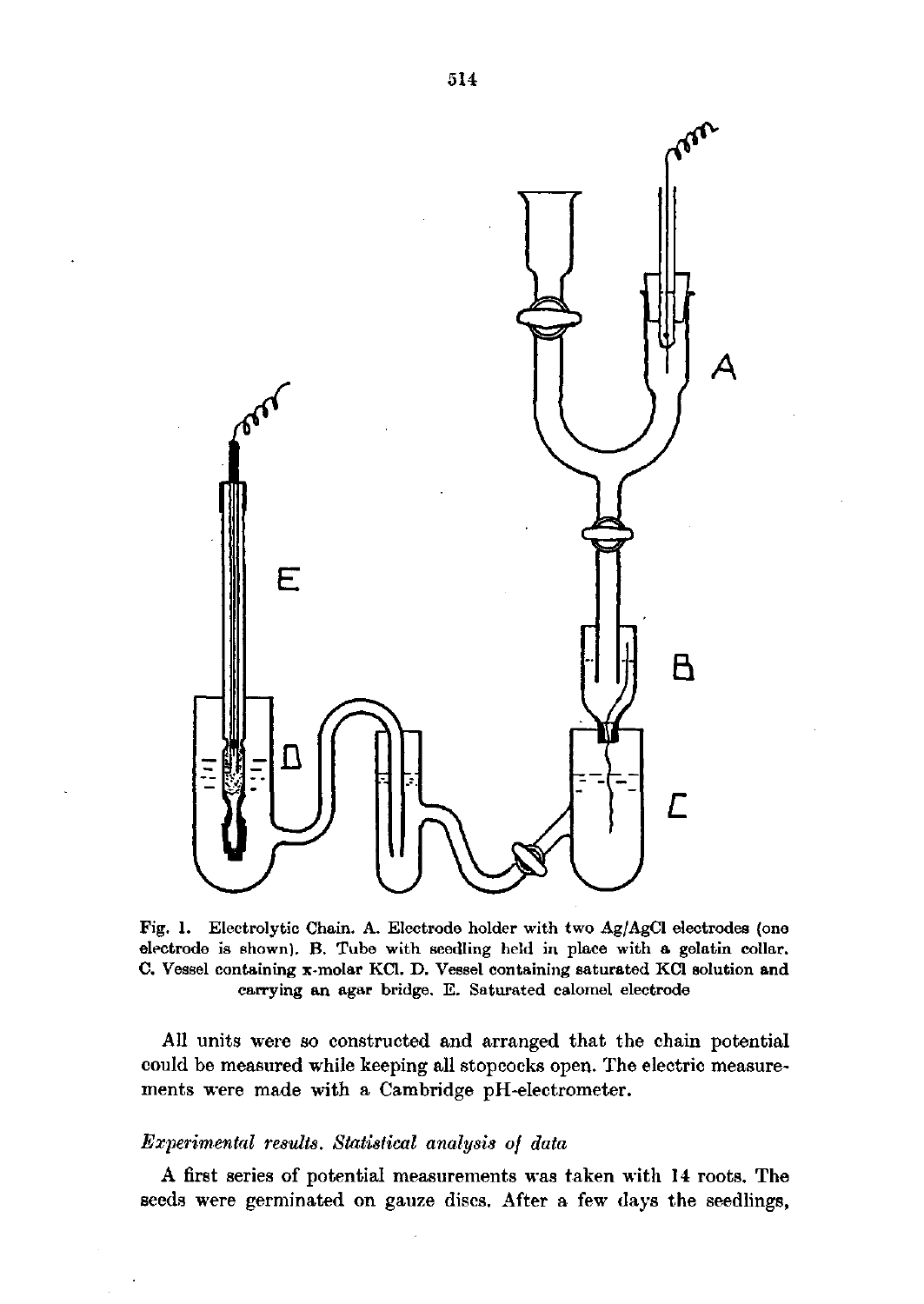when grown large enough, were transferred and placed loose in the drawn out tubes; the roots were hanging in a nutrient solution

Of each solution two samples were taken. Usually measurements were started in the most dilute solution. It was found possible also to start measurements in 0.1 M KCl and to go through the series of solutions in reversed order.

The measured potentials are represented in Table I. One measurement was not duplicated. The same value  $-99$  was filled in the open space in order to have a complete rectangular set of data.

| root         | date of      | Molarity KCl                   |                                |                                |                                        |                               |                                |                |       |
|--------------|--------------|--------------------------------|--------------------------------|--------------------------------|----------------------------------------|-------------------------------|--------------------------------|----------------|-------|
|              | measurements | $10^{-4}$                      |                                | $10^{-3}$                      |                                        |                               | $10 - 1$                       | $10 - 1$       |       |
| $\mathbf{r}$ | 31 VII       | 60                             | 63<br>$\overline{\phantom{0}}$ | 30                             | 30                                     | 2                             | 5<br>$\pm$                     | 22<br>$\div$   | $+15$ |
| 4            | ı vın        | $-52$                          | — 61                           | 30<br>$\overline{\phantom{0}}$ | 33<br>$\overbrace{\phantom{12322111}}$ | 6<br>$\div$                   | $\div$<br>4                    | 33<br>$\pm$    | $+35$ |
| 4'           |              | $-54$                          | - 60                           | $-30$                          | $-33$                                  | 5<br>$\div$                   | $\div$                         | 27<br>$+$      | $+23$ |
| 8            | 3            | — 67                           | $-79$                          | $-45$                          | $-49$                                  | 9<br>$\overline{\phantom{a}}$ | 9<br>--                        | 24<br>$+$      | $+22$ |
| 8'           | 5            | $-58$                          | 52                             | 30                             | - 15                                   | 7<br>┿                        | 6<br>$\div$                    | $+42$          | $+37$ |
| 2'           | 5 VIII       | $-61$                          | $-59$                          | 30<br>$\overline{\phantom{0}}$ | $-31$                                  | 1<br>$\div$                   | 2<br>$\boldsymbol{+}$          | 32<br>$+$      | $+39$ |
| 11'          | 6            | $-42$                          | $-61$                          | $-31$                          | $-24$                                  |                               |                                | $+11$          | $+14$ |
| 14           | 6            | $-68$                          | $-74$                          | $-40$                          | $-42$                                  |                               |                                | $+13$          | $+10$ |
| 14           | 6            | 41                             | $-53$                          | $-18$                          | — 19                                   | 16<br>$^{+}$                  | 16<br>$\pm$                    | 32<br>$+$      | $+37$ |
| 13'          | 7            | $-99$                          | - 99                           | $-68$                          | — 68                                   | 27                            | 26<br>$\overline{\phantom{0}}$ | $+$<br>-6      | $+14$ |
| 18'          | 7 VIII       | 56<br>$\overline{\phantom{0}}$ | $-57$                          | 25<br>$\overline{\phantom{0}}$ | $-24$                                  | 3<br>$\bm{+}$                 | $\div$<br>4                    | 15<br>$\pm$    | $+18$ |
| 21"          | 7            | 75                             | 77                             | 38                             | — 37                                   | ı                             | $^{+}$<br>9                    | $^{22}$<br>$+$ | $+23$ |
| 12'          | 12           | $-72$                          | 72<br>Ĩ,                       | $-37$                          | 36<br>$\overline{\phantom{0}}$         | 8<br>$+$                      | 11<br>┿                        | 19<br>$\div$   | $+17$ |
| 12           | 12           | 63                             | 75                             | $-35$                          | 36                                     | $+$<br>6                      | $\, +$<br>7                    | 33<br>$+$      | $+31$ |

TABLE I Root potentials. Germination started on 27 VII

\* estimated value.

A statistical analysis of the data yielded the following results. Besides a pronounced dependence of potential on concentration, a marked difference between individual seedlings was noted. This difference is not merely a variation of general level of potentials, but also a degree of variation in response of individual roots to KCl concentration. The variance estimates for these sources of variation of potential are given in Table II.

TABLE II

| Source of variation                       | Sum of<br>squares | Dimension | Variance<br>estimate |
|-------------------------------------------|-------------------|-----------|----------------------|
| Concentration $\cdots$ $\cdots$ $\cdots$  | 128,329.61        | 3         | 42,776.54            |
| Root mean                                 | 10,375,46         | 13        | 798.11               |
| Interaction (concentration $\times$ root) | 3,165.89          | 39        | 81.18                |
| Differences between duplicate readings.   | 839.00            | 55        | 15.25                |

\*) See VERVELDE, page 86.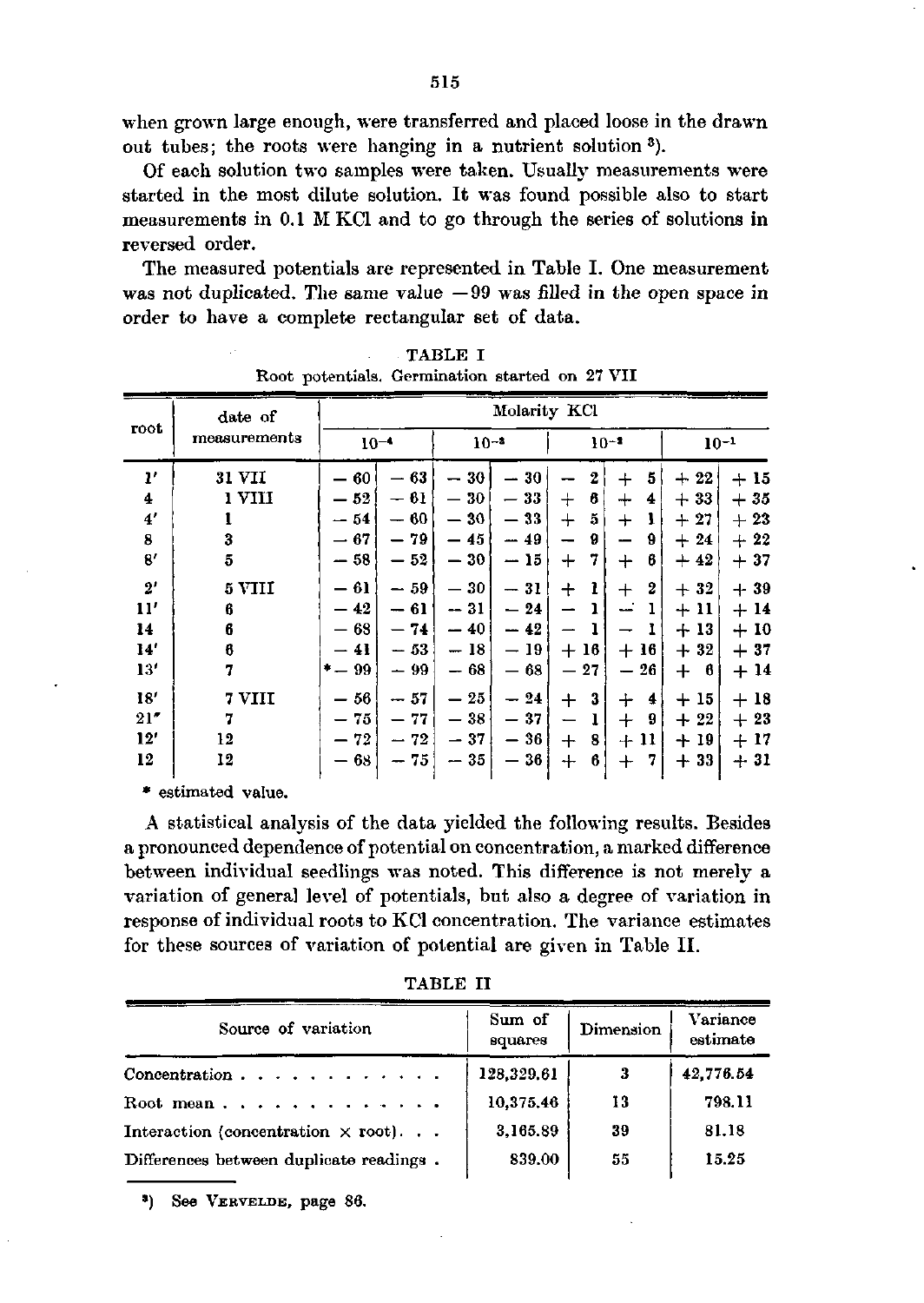The last source of variation is a measure of precision, or of possible error (about 4 mV) of potential measurements for this type of electric chain comprising a seedling. The Cambridge pH-meter can be read to 0.5—1.0 mV. The third source of variation may be considered an inherent source of varying results for potential measurements on a *series* of roots. This apparently unavoidable source of variation is more marked than the chance errors of an individual measurement. Thus, the estimate 81.18 for this source is used as a basis of comparison as to significance for other variance estimates. It is seen that not only the variance due to concentration is significant, but also the variance caused by differences between roots on account of different potential levels.

The question arose whether the differences between roots might be attributed to the age of seedlings. Thus, the variance of differences between the seven different age groups was compared with the variance of potential differences within each age group (Table III). It was found that differences in age of a few days offer no explanation for the observed differences between roots. Roots show these differences regardless of age.

| Source of variation                       | Sum of<br>squares | Dimension | Variance<br>estimate |
|-------------------------------------------|-------------------|-----------|----------------------|
| Differences between age groups            | 4.117.50          | 6         | 686.25               |
| Differences within age groups. $\ldots$ . | 6,257.96          | 7         | 893.99               |
| Differences between roots $\ldots$        | 10.375.46         | 13        | 798.11               |

TABLE III

A further analysis of data showed that the measuring errors at the four different concentrations were not uniform. The estimates of variance are listed in Table IV.

| $log C_{KG}$       | Sum of squares | Dimension | Variance estimates |
|--------------------|----------------|-----------|--------------------|
| -- 4               | 452.50         | 13        | 34.81              |
| $-3$               | 159.00         | 14        | 11.36              |
| $-2$               | 91.50          | 14        | 6.54               |
| - 1                | 136.00         | 14        | 9.71               |
| all concentrations | 839,00         | 55        | 15.25              |

TABLE IV

The Bartlett test<sup>4</sup>), as modified by HARTLEY and PEARSON, was On account of this criterion, it is not permissible to use the variance estimate 15.25 as a uniform base of reference. This makes no difference with regard to the other conclusions arrived at above, as all the estimates for the different concentrations are smaller than the variance estimate 81.18, the preferred basis of reference.

*\*)* HARTLEY, Biometrika 31, 249 (1940).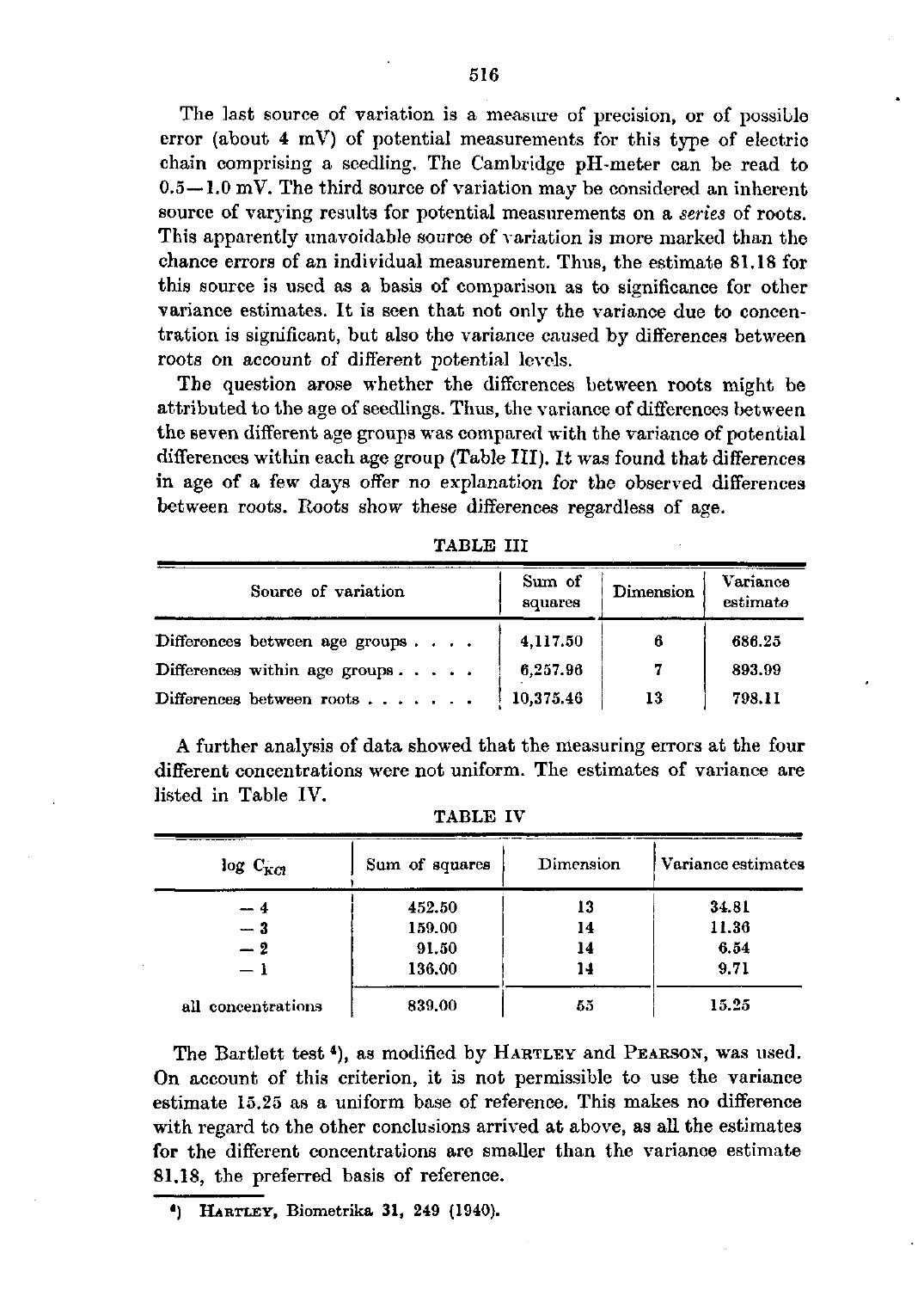With a second series the seeds were allowed to germinate in the folds of a strip of moist filter paper. This strip was supported on a slanting glass plate. The lower end of filter paper and glass plate reached in a shallow trough with distilled water. In this way the filter paper was kept moist. Seedlings were transferred to the drawn out tubes, as before, when grown large enough and before root hairs could develop too much. The roots were hanging either in distilled water or nutrient solution.

Each root after mounting was pretreated a while in a KCl solution until the potential remained reasonably constant. The depth of immersion was adjusted so as to minimize variation of potential with depth of immersion, preferably at the level where the observed potential attained an extreme value.

A greater range of concentrations was used. It was found, however, that the potentials were established more slowly in 0.4 and 1.0 M KCl and tended to become irreversible. No further measurements were taken in these high concentrations.

TABLE V Root potentials. Set A germination started on 17 VIII. Set B germination started on 24 VIII

| Root                                                                      | Date of<br>measure-<br>ments                                 | Germi-<br>nating<br>medium <sup>1</sup>            | Pretreat-<br>ment <sup>2</sup> )<br>solution | $10^{-5}$ | $10 - 4$                                                                                           | Molarity KCl<br>$10^{-3}$                                                                                                                                                                  | $10 - 1$                                                                                                                                                     | $10^{-1}$                                                                                  |
|---------------------------------------------------------------------------|--------------------------------------------------------------|----------------------------------------------------|----------------------------------------------|-----------|----------------------------------------------------------------------------------------------------|--------------------------------------------------------------------------------------------------------------------------------------------------------------------------------------------|--------------------------------------------------------------------------------------------------------------------------------------------------------------|--------------------------------------------------------------------------------------------|
| $A$ $1'$<br>A <sub>2</sub> '<br>A 5'<br>$A \t6'$<br>$A$ $7'$              | <b>31 VIII</b><br>11X<br>$2^{\circ}$<br>2, 3<br>$\mathbf{3}$ | $+$<br>$+$<br>$+$<br>$\ddot{+}$                    | $-4$<br>$-5$<br>$-2$<br>$-9$                 |           | * - $83$ * - $83' - 40' - 59'$<br>$-54$ $-67$ $-62$ $-62$                                          | $-28$ - 33<br>$-87$ $-87$ $-71$ $-75$ $-47$ $-56$ $-15$ $+6$<br>$-137$ $-133$ $-95$ $-95$ $-45$ $-52$ $-2$ $-5$                                                                            | $-38$ $-40$ $-7$ $-5$<br>$+ 7$<br>$+$<br>3 <sup>1</sup>                                                                                                      | $+20$<br>$+19$<br>$+ 27$<br>$+28$<br>$+20$<br>$+16$<br>$+27$<br>$+27$                      |
| A <sub>8</sub><br>A 9'<br>A 10'<br>A <sub>11'</sub><br>B <sub>2</sub>     | 11X<br>7.<br>7, 8<br>8<br>15, 16                             | $\overline{\phantom{0}}$<br>$+$<br>$+$<br>$+$      | — 5<br>$-3$<br>$-3$<br>$-3$<br>$-3$          |           | $-78$ $-81$ $-69$ $-70$<br>$-59$ $-60$ $-48$ $-44$<br>$-81 - 81 - 64 - 69$<br>$-91 - 86 - 77 = 77$ | $- 63$ $- 56$ $- 50$ $- 51$ $- 20$ $- 20$ $+ 19$ $+ 20$ $+ 40$<br>$-30$<br>$-28$<br>$-23$<br>$-22$<br>$-37$ $-37$<br>$-40$ - 47                                                            | $+$ 1<br>$\overline{\phantom{m}}$<br>$+$<br>-11<br>$\mathbf{1}^{\dagger}$<br>4 <sup>1</sup><br>$\rightarrow$<br>$\qquad \qquad \blacksquare$<br>$4 -$<br>-8. | $+39$<br>$2 + 15$<br>$+14$<br>$+ 1$ * + 13<br>$+13$<br>$+15$<br>$+13$<br>$+$ 3<br>$+$<br>4 |
| B <sub>3</sub><br>B <sub>4</sub><br>B <sub>5</sub><br>$B_6$<br><b>B</b> 7 | 16 IX<br>17<br>18<br>18<br>19                                | $\overline{\phantom{a}}$<br>--<br>$\ddot{}$<br>$+$ | $-3$<br>$-4$<br>$-4$<br>$-4$<br>$-4$         | $-119$    | $-83$ $-84$ $-73$ $-71$ $-27$                                                                      | $- 64$ $- 62$ $- 48$ $- 48$ $- 17$ $- 17$ $- 1$<br>$-80$ $-71$ $-73$ $-73$ $-38$ $-37$<br>$ -111  - 90  - 92  - 46  - 43 $<br>$-22$<br>$[-102] -100] - 95 = -98$ $- 62 = -62$ $- 32 = -16$ | $\mathbf{I}$<br>$\bullet$<br>$+ 6 + 3$<br>7 <sup>1</sup><br>$+$<br>$+$ 2<br>$+12$<br>$+ 13$                                                                  | $+ 4 + 5$<br>$+ 21$ * + 21<br>$+36$<br>$+35$<br>$+ 19$<br>$+19$<br>$0^*$<br>0*l            |
| $B_8$<br>B <sub>9</sub><br><b>B</b> 10<br>B <sub>11</sub><br><b>B</b> 12  | 21 IX<br>21<br>22<br>22<br>23                                | $\overline{\phantom{a}}$<br>$+$<br>$^{+}$          | $-4$<br>$-4$<br>$-4$<br>$-3$<br>$-3$         |           | $-77$ $-78$ $-72$ $-77$<br>$-95$ - 99 - 80 - 83<br>$[-121] -119] -103] -102' -55$                  | $-105$ - 99 - 96 - 95 - 60 - 62 - 21 - 8<br>$-36 - 36$<br>$-36 - 35$<br>$-56 -$<br>$[-103] - 89] - 82$ - $79' - 37$ - $39' - 4$ -                                                          | $\mathbf{2}$<br>$+ 7 -$<br> 3 <br>6<br>$+$<br>$+$<br>-71<br>$\blacktriangleleft$<br>$\overline{\phantom{a}}$<br>- 11                                         | $+32$<br>$+21$<br>$+ 23$<br>$+22$<br>$+27$<br>$+ 27$<br>$+ 27$<br>$+25$<br>$+30$<br>$+25$  |

 $\begin{array}{c|c|c|c|c|c|c|c|c} \hline \end{array}$  + indicates root grown in nutrient solution.

 $\rightarrow$  indicates root grown in distilled water.

\*)  $-n$  indicates pretreatment in  $10^{-n}$  M KCl solution.

estimated values.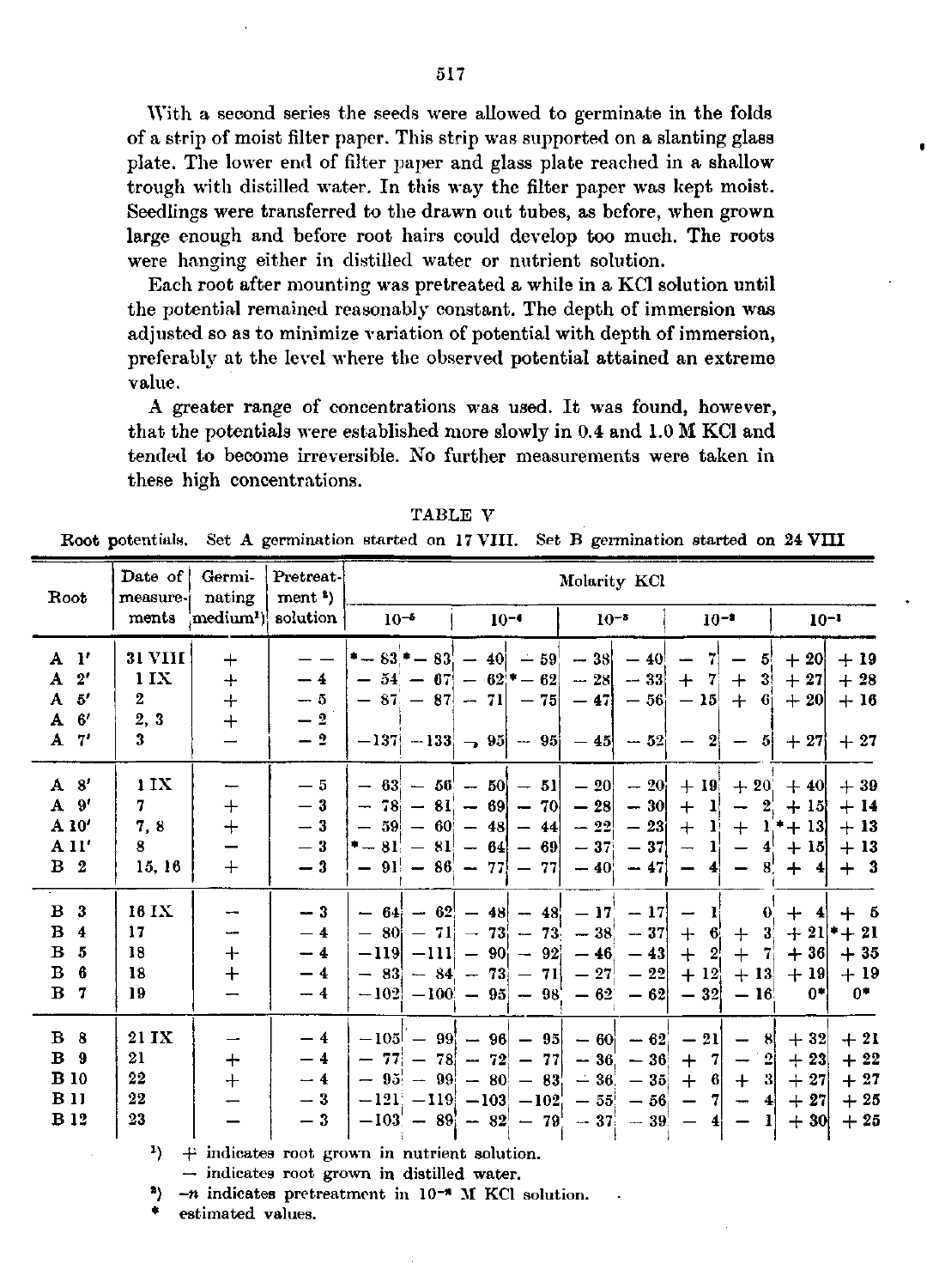This second series comprised a set of 8 seedlings measured first and another set of 11 seedlings measured later. These two sets were treated as one series of measurements. Results are listed in Table V.

The starred values were not measured, but are estimated values. Where a measurement was not duplicated, the same value as measured was filled in the open space. Where no measurements were taken suitable values were estimated by the missing plot technique. Indicated also are manner of growing the seedlings, whether in distilled water or nutrient solution, and the concentration of the pretreatment KCl solution. Again, the same main sources of variation are accounted for as shown in Table VI.

| Source of variation                       | Sum of<br>squares | Dimension | Variance<br>estimate |
|-------------------------------------------|-------------------|-----------|----------------------|
| Concentration $\cdots$ $\cdots$ $\cdots$  | 323,400.08        | 4         | 80,850.02            |
| Root mean                                 | 21,786.45         | 18        | 1,210.36             |
| Interaction (concentration $\times$ root) | 18,154.92         | 70        | 259.36               |
| Differences between duplicate readings.   | 1,334.00          | 89        | 14.99                |

TABLE VI

It is seen that the variance caused by chance errors is practically the same as for the first series of measurements. The other variance estimates follow the same pattern; they are a little higher. Hence, the same conclusions hold as before.

Again, the variance estimates due to reading errors may not be considered. uniform for the five different concentrations. The estimates now are as shown in Table VII.

| $log C_{KCl}$      | Sum of squares | Dimension | Variance estimate |  |
|--------------------|----------------|-----------|-------------------|--|
| — 5                | 338            | 17        | 19.88             |  |
| $-4$               | 241            | 18        | 13.39             |  |
| $-3$               | 129            | 19        | 6.79              |  |
| $-2$               | 537            | 19        | 28.26             |  |
| $-1$               | 89             | 16        | 5.56              |  |
| all concentrations | 1334           | 89        | 14.99             |  |

TABLE VII

The same conclusion obtains as for the first series. The present pattern of estimates, it may be noted, is somewhat different from the pattern for the first series of measurements. The relatively large variance for  $10^{-2}$ is striking. This modified pattern might be attributed to two causes, a pretreatment in a KCl solution up to an hour, and (or) a slightly modified technique with respect to depth of immersion.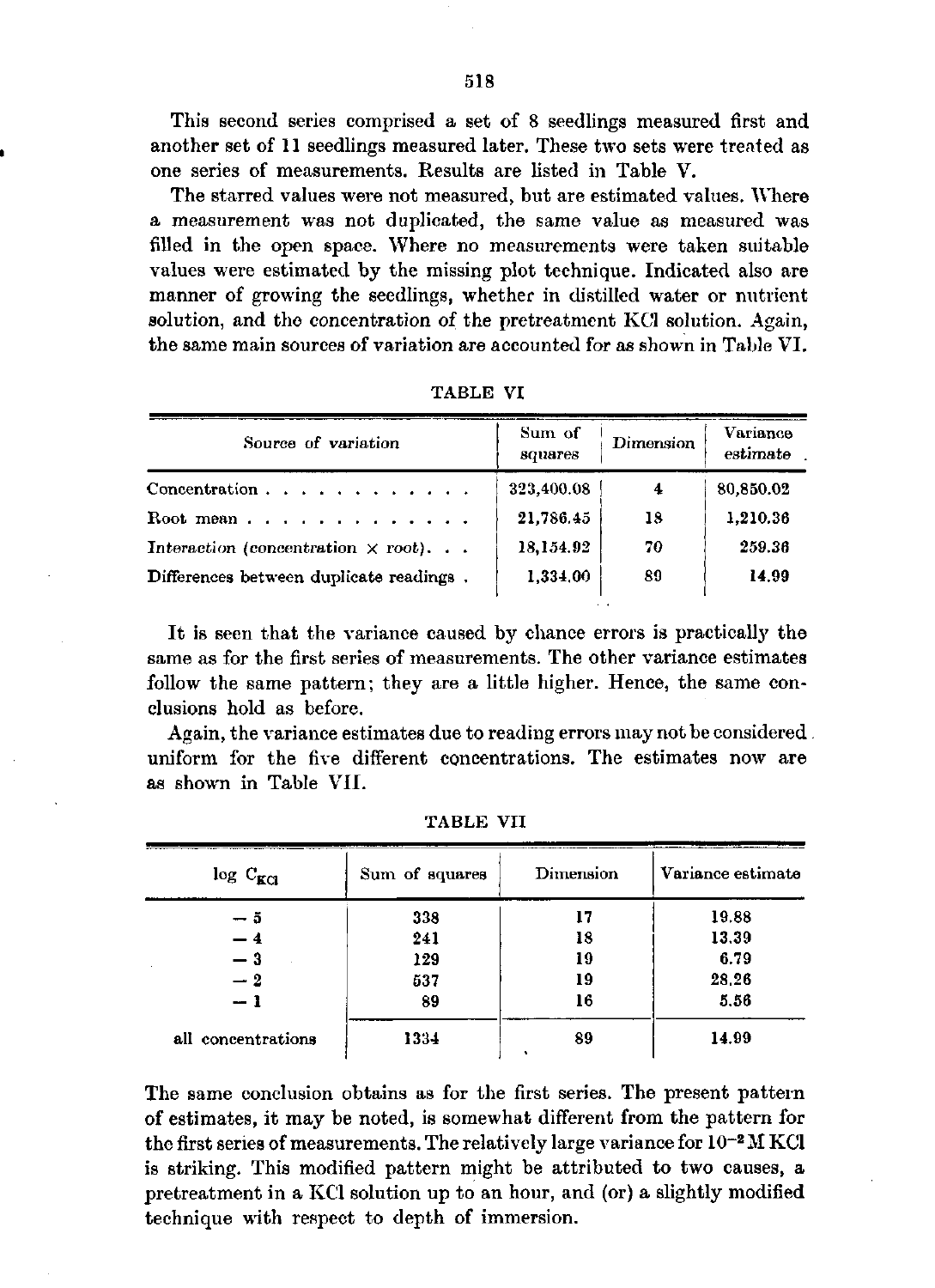As a possible means of improving the technique of measuring root potentials, the seedlings, whether grown in water or a nutrient solution, were placed in a dilute KCl solution. They were left there until an apparently stationary potential distribution along the root was obtained. In this way the roots were preconditioned so to say for the measurements in the series of KCl solutions, when mainly changes in direct response to the varying KCl concentrations will then occur.

It was noticed, as just mentioned, that a more or less pronounced distribution of potential may be found on varying the depth of immersion. In so far as true Donnan equilibria might be established at membranes showing selective permeability, more pronounced potential differences might be established than might be on account of steady diffusion. Thus, it is natural to look for a depth of immersion giving a maximal potential difference. From a more experimental point of view, adjusting the depth of immersion so as to obtain, if possible, a potential extreme has the advantage that then the exact depth of immersion would be least critical. Thus, the potentials measured might be best reproducible. Once a certain depth of immersion of a root had been decided on, all further measurements were made at this same depth.

It may be remarked further that with this second series the individual variance estimates for the different concentrations all are somewhat smaller than the corresponding estimates for the first series, excepting the variance estimate for  $10^{-2}$  M KCl. This is still true if the two subsets 8 and 11 roots are examined separately. In table VIII all estimates for the different concentrations are listed.

|                                          |  |  |  | log KCl concentration |       |       |       |      |  |  |
|------------------------------------------|--|--|--|-----------------------|-------|-------|-------|------|--|--|
|                                          |  |  |  | $-5$                  | $-4$  | $-3$  | $-2$  |      |  |  |
| Series $I \cdot \cdot \cdot \cdot \cdot$ |  |  |  |                       | 34.81 | 11.36 | 6.54  | 9.71 |  |  |
| Seires $II \ldots \ldots$                |  |  |  | 19.88                 | 13.39 | 6.79  | 28.26 | 5.56 |  |  |
| Series $II_A$                            |  |  |  | 20.33                 | 30.00 | 10.25 | 30.50 | 1.71 |  |  |
| Series $H_{\mathbf{p}}$                  |  |  |  | 19.64                 | 2.91  | 4.27  | 26.64 | 8.55 |  |  |

TABLE VIII

Variance estimates due to chance errors

The estimates for the two subsets are rather different for three of the KCl concentrations used. Hence, it appeared desirable to probe a little deeper and to examine the point, whether the two subsets should be considered distinct in some manner. The seedlings of the first subset were measured from 14-22 days after they started to grow, while the roots of the second subset were measured when they were from 23-30 days old. Hence, there might be a difference between the two age groups. This was tested along analogous lines as for the first series of measurements. The variance estimates found and the dimensions are given in Table IX.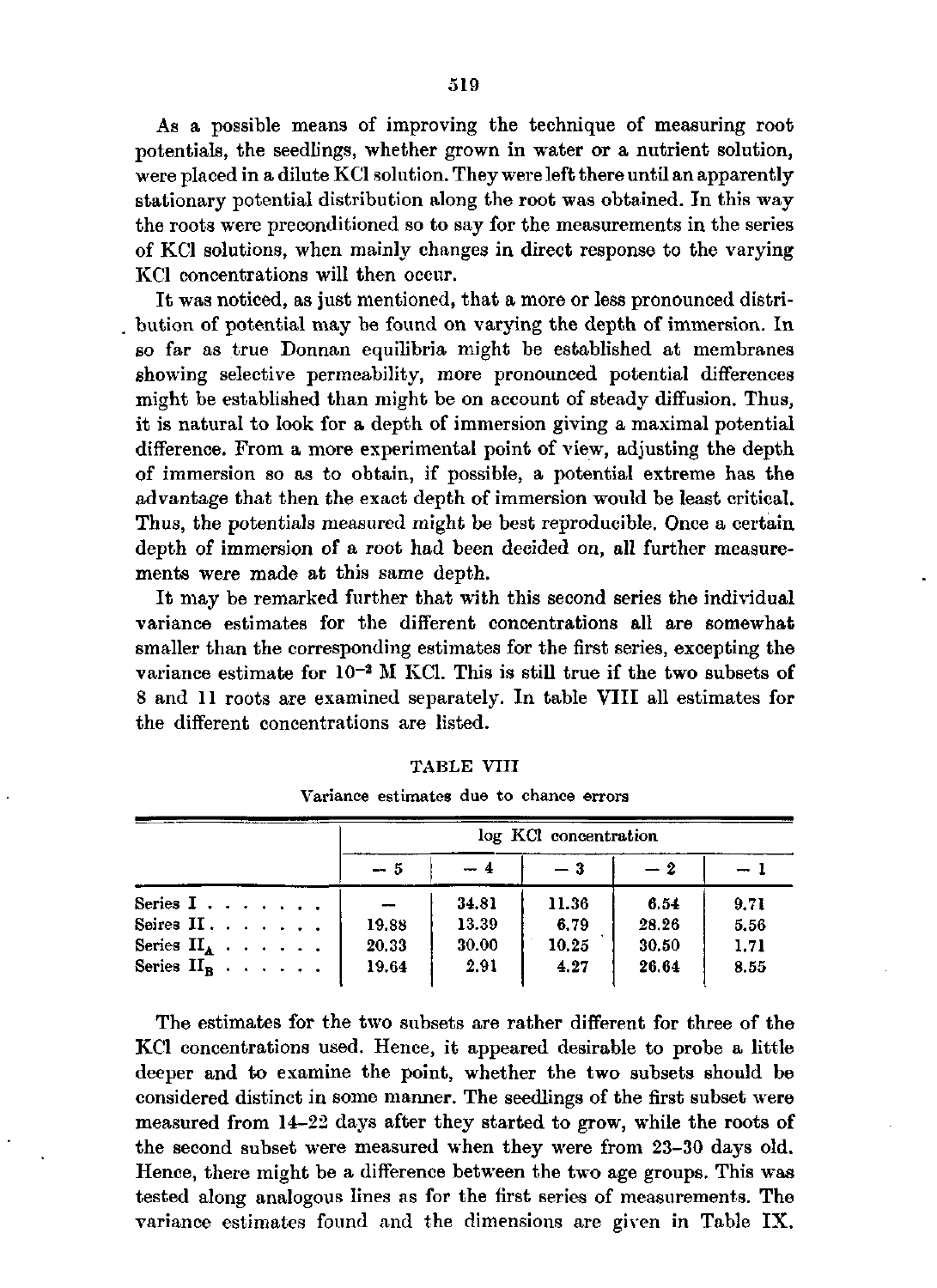|  | I |
|--|---|
|  |   |

| TABLE IX |  |
|----------|--|
|----------|--|

| Source of variation                 | Sum of<br>squares | <b>Dimensions</b> | Variance<br>estimate |
|-------------------------------------|-------------------|-------------------|----------------------|
| Differences between the two periods | 3.154.79          |                   | 3,154.97             |
| Differences within the two periods  | 18,631.48         | 17                | 1,095.97             |
| Differences in level between roots  | 21,786.45         | 18                | 1.210.36             |

The first variance estimate is larger than the second estimate. The quotient is not that large that the subsets may be considered different on account of age.

Another question has to be considered whether the seedlings grown in nutrient solution and those grown in distilled water might show different characteristics. The roots of each subset and the entire series may be divided into two groups accordingly. This gives the following results (Table X).

| Source of variation                  | Sum of<br>squares | Dimension | Variance<br>estimate |  |  |  |  |  |
|--------------------------------------|-------------------|-----------|----------------------|--|--|--|--|--|
| Subset $II_A$                        |                   |           |                      |  |  |  |  |  |
| Effect of nutrient solution $\ldots$ | 178.64            | 1         | 178.64               |  |  |  |  |  |
| Differences otherwise                | 8,688.35          | 6         | 1,448.06             |  |  |  |  |  |
|                                      | 8,866.99          | 7         | 1,266.71             |  |  |  |  |  |
| Subset $II_R$                        |                   |           |                      |  |  |  |  |  |
| Effect of nutrient solution $\ldots$ | 798.22            | 1         | 798.22               |  |  |  |  |  |
| Differences otherwise                | 8,966.27          | 9         | 996.25               |  |  |  |  |  |
|                                      | 9,764.49          | 10        | 976.45               |  |  |  |  |  |
| Entire series II                     |                   |           |                      |  |  |  |  |  |
| Effect of nutrient solution          | 1,545.61          | 1         | 1,545.61             |  |  |  |  |  |
| Differences otherwise between roots  | 20,240,84         | 17        | 1,190.64             |  |  |  |  |  |
|                                      | 21,786,45         | 18        | 1,210.36             |  |  |  |  |  |

TABLE X

As far as can be concluded from the present data, growing seedlings in nutrient solution does not contribute to the differences existing between roots.

The differences between roots, as measured, occur regardless of age of seedlings and of manner of growing them, whether in nutrient solution or distilled water. The two subsets  $II_A$  and  $II_B$  did differ with respect to precision of measurement, as we saw already.

The measurements of  $II_B$  at the KCl concentrations  $10^{-4}$  and 1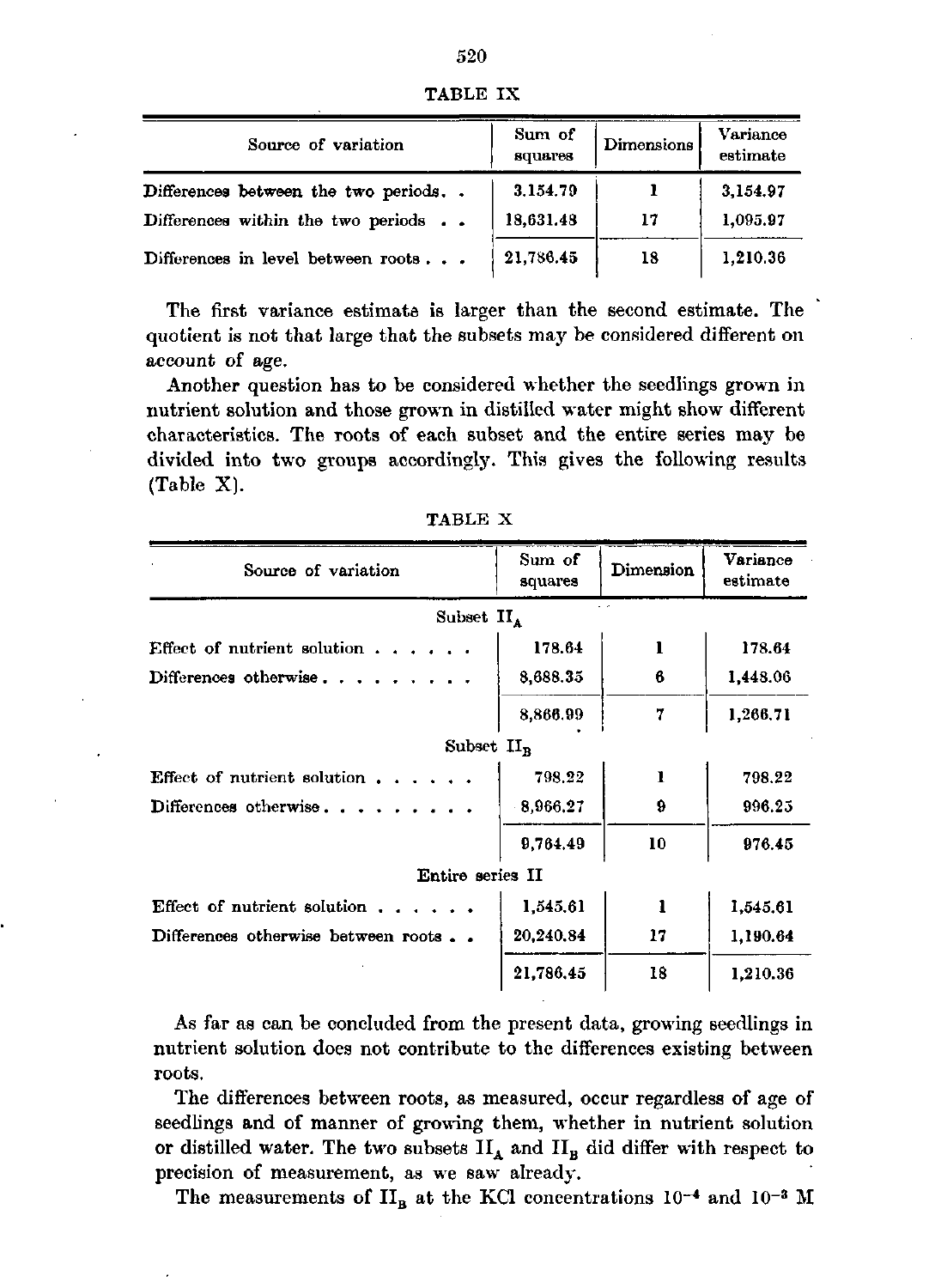were much more precise. After the pretreatment as indicated in Table I, the potentials were always measured first in the most dilute solution and then in turn in the more concentrated solutions. With several roots, after the standard series of measurements was finished, additional readings were taken in the reversed order. A selection of these data will be given elsewhere.

These check measurements gave evidence, that the potentials as measured are reversible with respect to KCl concentration. They were quickly reversible if the order was reversed after measuring in  $10^{-2}$   $\overline{\phantom{a}}$ All this tends to indicate that simple, quickly established equilibria are determining the potentials, as one would expect for a Donnan equilibrium at a membrane with small inner volume. Time factors due to life processes hardly seem to interfere.

From observation of the dependence of potential on time in 0.4 and 1.0 M KCl, the conviction was already gained that Provencer Lucerne clover was adversely affected by these higher concentrations of KCl. The potentials became erratic and sluggish.

The peculiar lack of precision in  $10^{-2}$  M KCl is considered the doxial result of an improved technique. It is suggested, as an explanation, that time factors are hard to avoid altogether. With the improved tech niques described, it apparently was possible to reach stationary potentials quickly before time factors made themselves felt. This then was so in  $10^{-4}$  M KCl and still in  $10^{-3}$  M KCl. By the time measurements in  $10^{-2}$ M KCl are taken, the experimenter is overtaken by slow but still small time factors.

Yet, the average potentials calculated from the duplicate measurements for 10<sup>-2</sup> M KCl may conform reasonably close to the stationary pote of the same simple membrane equilibrium. It is felt, that this is not true any more for the potentials in 0.1 M KCl.

The discussion presented gives an account of known experimental factors and parameters. Concentration of KCl is the dominant factor. For a theoretical interpretation of the measured potentials it is desirable to ascertain *how* the potentials vary with KCl concentration. The average potentials found are listed in Table XI A.

| TABLE XI A         |  |
|--------------------|--|
| Potential averages |  |

|                                | log KCI concentration |                    |  |                                                                   |                    |  |
|--------------------------------|-----------------------|--------------------|--|-------------------------------------------------------------------|--------------------|--|
|                                |                       |                    |  |                                                                   |                    |  |
| First series.<br>Second series | $-87.6$               | $-64.8$<br>$-73.9$ |  | $\begin{array}{c c c}\n-34.4 & +1.4 \\ -39.1 & -0.8\n\end{array}$ | $+23.8$<br>$+20.3$ |  |

In the beginning of this investigation, a special reference potential on the potentiometer viz. 921 and 920 mV was taken for each series.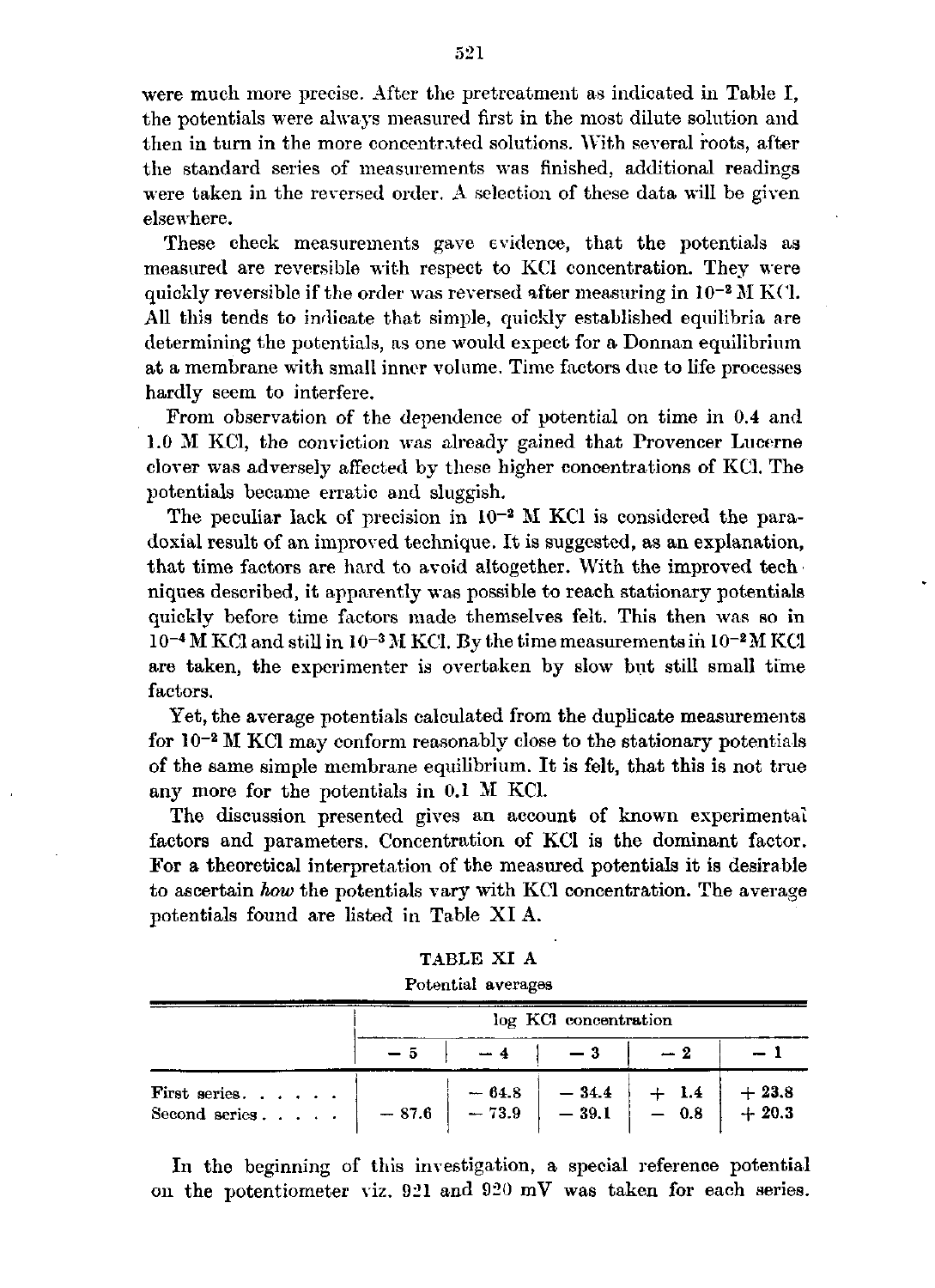For future reference it is desirable to adopt a common reference potential for wich we took 900 mV. A Weston cell was placed in series. The revised averages for these preliminary series are given in Table XI B.

| TABLE XI B         |  |
|--------------------|--|
| Potential averages |  |

|                                                                                                                                                                                | log KCl concentrations |  |  |  |                       |  |
|--------------------------------------------------------------------------------------------------------------------------------------------------------------------------------|------------------------|--|--|--|-----------------------|--|
|                                                                                                                                                                                | - 5                    |  |  |  |                       |  |
| First series. $\begin{array}{ c c c c c c c c } \hline & -85.8 & -55.4 & -19.6 \\ \hline \text{Second series.} & . & . & -107.6 & -93.9 & -59.1 & -20.8 \\ \hline \end{array}$ |                        |  |  |  | ${+\,2.8\atop+\,0.3}$ |  |

The effect of KCl concentration was analyzed in the usual way by means of orthogonal polynomia in terms of linear, second and higher degree components. The relative importance for each series of measurements can be judged from the variance estimates listed in Table XII by comparison with the reference estimates as discussed above (see Tables II and V).

| TABLE XII    |
|--------------|
| First series |

| Degree components         | Sum of squares | Dimension | Variance estimate |  |  |
|---------------------------|----------------|-----------|-------------------|--|--|
| First.                    | 127,383.78     |           | 127,383.78        |  |  |
| Second $\ldots$ $\ldots$  | 448.00         |           | 449.00            |  |  |
| Third $\ldots$ , $\ldots$ | 497.83         |           | 497.83            |  |  |
|                           | 128,329.61     |           |                   |  |  |

| Second Series |  |
|---------------|--|
|---------------|--|

| Degree components         | Sum of squares | Dimension | Variance estimate |
|---------------------------|----------------|-----------|-------------------|
| First. $\cdots$           | 317.033.09     |           | 317.033.09        |
| Second. $\ldots$ .        | 818.80         |           | 818.80            |
| Third $\ldots$ , $\ldots$ | 5,548.17       |           | 5,548.17          |
| Fourth $\ldots$ $\ldots$  | 0.02           |           | 0.02              |
|                           | 323,400.08     |           |                   |

For the first series all three possible components are significant. The linear and third degree component are significant for the second series. No fourth degree component is indicated. Statistically the second degree component is not significant. Since a second degree component is significant for the first series, such a component will be retained for the second series as well.

By means of these orthogonal components the regression equations for potential (y) on logarithm of concentration (x) were obtained. These equations are (potentials referred to the new common reference potential)